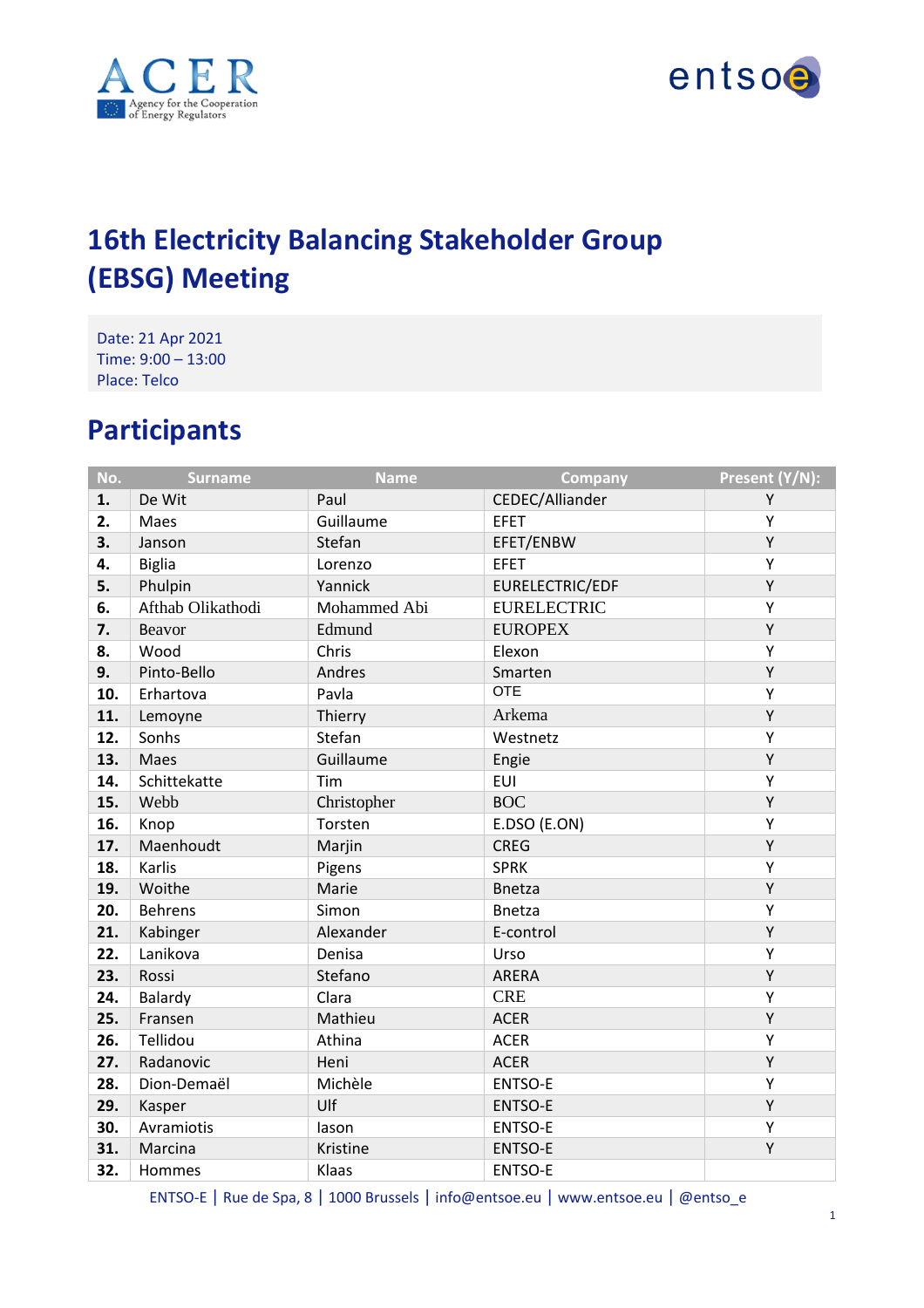



| No. | <b>Surname</b>  | <b>Name</b>   | Company | Present (Y/N): |
|-----|-----------------|---------------|---------|----------------|
| 33. | Remppis         | Simon         | ENTSO-E | Υ              |
| 34. | Pflanzer        | Vaclav        | ENTSO-E | Υ              |
| 35. | De Haan         | <b>Jerom</b>  | ENTSO-E | Υ              |
| 36. | Steber          | David         | ENTSO-E | v              |
| 37. | Zajac           | Tomáš         | ENTSO-E | Υ              |
| 38. | Ott             | <b>Tobias</b> | ENTSO-E | ٧              |
| 39. | Grüneberg       | Axel          | ENTSO-E | Υ              |
| 40. | Kamp Bräuner    | Line          | ENTSO-E | γ              |
| 41. | Vakhtangishvili | Nino          | ENTSO-E | Υ              |

### **Contents**

| 2.2. |  |
|------|--|
|      |  |
|      |  |
|      |  |
|      |  |
|      |  |
|      |  |
|      |  |
|      |  |
|      |  |

## **Minutes**

### <span id="page-1-0"></span>**1. Opening**

<span id="page-1-1"></span>ACER (Athina Tellidou) welcomes participants and introduces the agenda.

## **2. Balancing platform implementation update**

#### <span id="page-1-2"></span>2.2. MARI

ENTSO-E (Ulf Kasper) presents MARI project overview (including planning, status, milestones and workstreams), project management (governance and risks), and outlook for the next steps.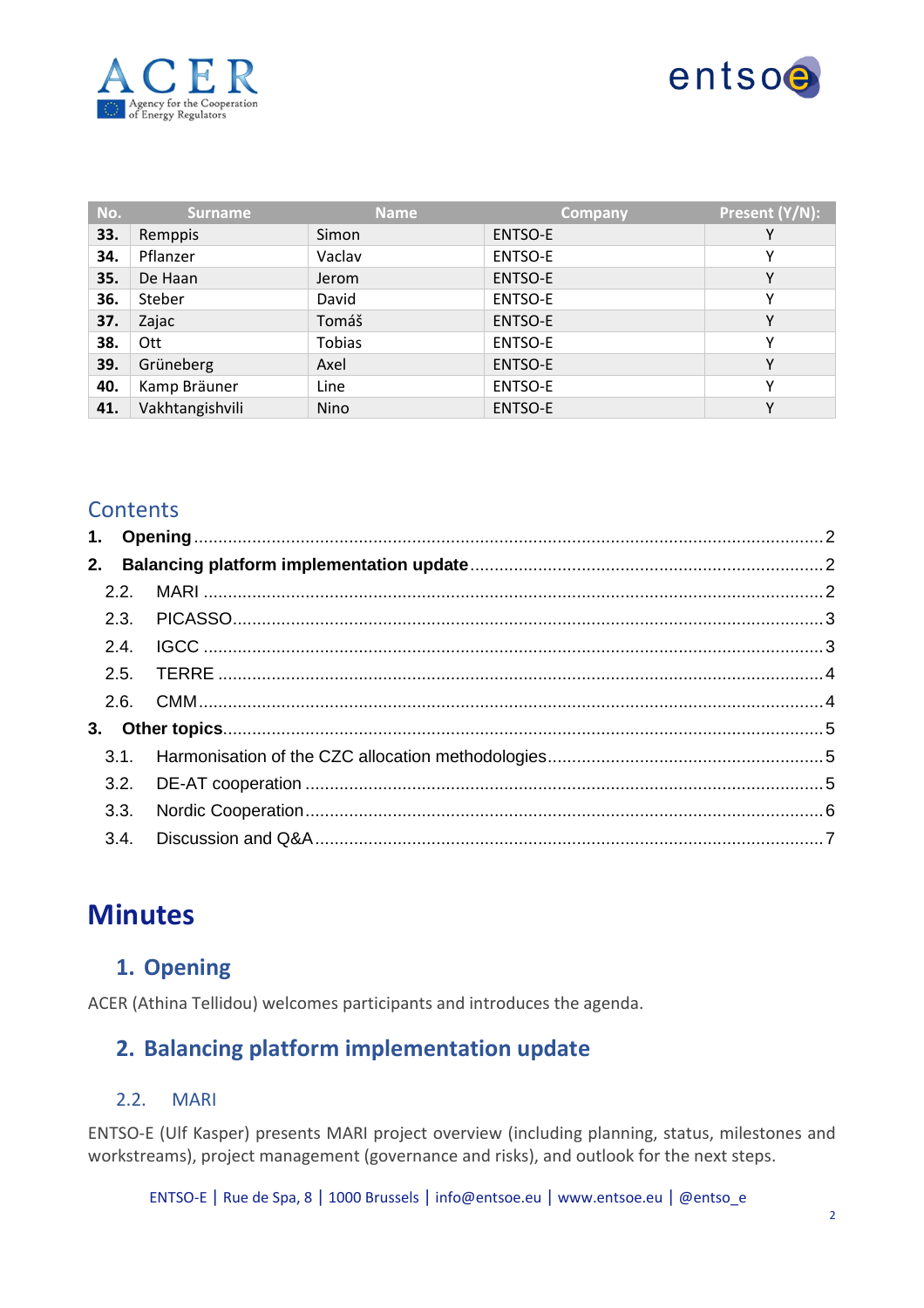



EURELECTRIC (Yannick Phulpin) asks about testing the transparency solution as the data that is being published makes it difficult to understand price formation. Specifically, whether the MARI project foresees testing of the transparency publications and plan to involve stakeholders to get feedback on the quality or utility of the published data.

ENTSO-E (Ulf Kasper) responds that this question applies more to TERRE than to MARI because MARI allows for more complex bids. MARI project will follow up on the lessons learnt from TERRE. He adds that the MARI project foresees the local testing in the system by each TSO, but the ENTSO-E Transparency Platform team should address the part of the question related to the Transparency Platform. ENTSO-E (Kristine Marcina) notes that this question will be addressed outside of this meeting because no one from the Transparency Platform team is present in the call.

ENTSO-E (Michèle Dion-Demaël) asks to clarify whether EURELECTRIC (Yannick Phulpin)'s question is IT-related or data quality related. EURELECTRIC (Yannick Phulpin) confirms that both dimensions are included in his question. However, mainly, his question relates to the data quality as the way it is published is not complete, and the Transparency Platform data currently needs to be supplemented by the nationally published data. ENTSO-E (Michèle Dion-Demaël) notes that the Balancing team will check with the Transparency Platform team at ENTSO-E what can be done.

→ A dedicated workshop to be organised on related Transparency Platform topic by Q4.

#### <span id="page-2-0"></span>2.3. PICASSO

ENTSO-E (Simon Remppis) presents PICASSO updates, including a high-level project plan, project overview and accession roadmap.

EURELECTRIC (Yannick Phulpin) asks what is the motivation for TSOs to request the derogation and when shall the derogated TSOs join the platforms. ENTSO-E (Simon Remppis) responds that the rationale for derogation is typically of a technical and market design nature; in some cases, significant changes to the local systems are required, and it may take longer than expected, which is now also delayed due to the COVID-19 pandemic. ENTSO-E (Michèle Dion-Demaël) also adds that the EB Regulation foresees derogations because the time between approval and go-live dates is relatively short, so derogation is a normal process.

ACER (Athina Tellidou) clarifies that several requirements need to be fulfilled for the request for a derogation to be approved; it should also be understood that there should be objective difficulties for joining the platform in time, and these should be assessed by the regulatory authorities.

#### <span id="page-2-1"></span>2.4. IGCC

ENTSO-E (Iason Avramiotis) presents the IGCC project overview, accession planning, cross-platform activities, next steps and effectiveness of IGCC.

EURELECTRIC (Yannick Phulpin) asks if there is any plan to include TSOs of other synchronous areas into IGCC. ENTSO-E (Iason Avramiotis) responds that EB Regulation includes at least TSOs of Continental Europe, so, at the moment, there is no plan. He adds, however, that when other TSOs outside of Continental Europe have technical readiness to connect, it can be requested and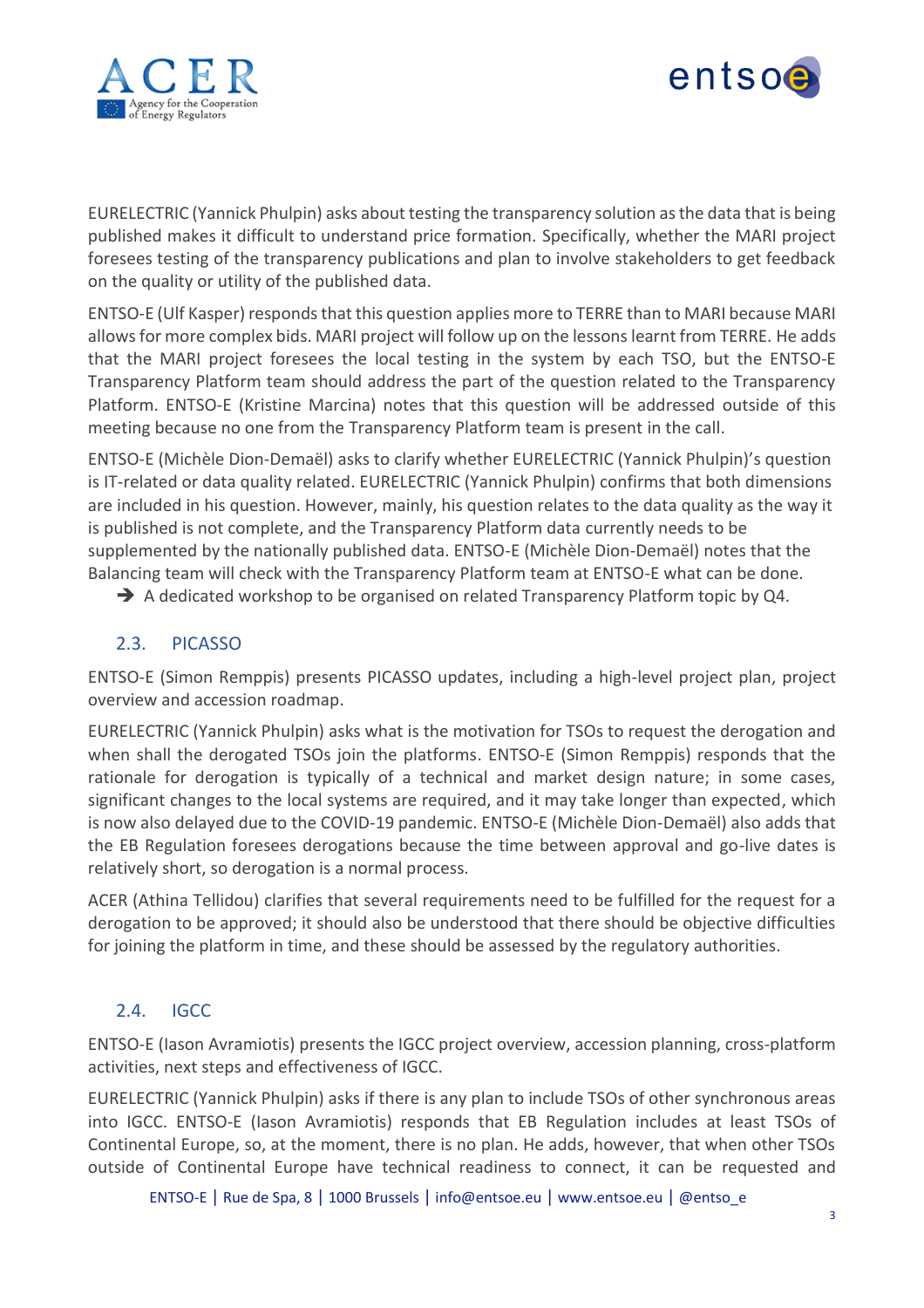



reviewed by IGCC. He further adds that HVDC cables within the synchronous area of Continental Europe are currently considered to be included in the IGCC, and therefore further experience will be gained.

EFET (Stephan Janson) asks to elaborate on the overlook for the IGCC after the PICASSO go-live, specifically, whether the IGCC will eventually be integrated into the PICASSO as pre-netting is also included in PICASSO. ENTSO-E (Iason Avramiotis) responds that, there are two sides, from a technical side, the two processes will be designed sequentially, i.e., both can take place in the IT tool (first, implicit netting (PICASSO) and then, explicit netting (IGCC), and then distribution of final demands for activation (PICASSO)), and therefore can work together. The other side, after all IGCC TSOs become also PICASSO TSOs, the IT tool will only do implicit netting, and explicit netting will not be needed anymore, as there will be no further netting potential to be used.

EFET (Guillaume Maes) asks how the HVDC cables, especially those within Continental Europe (e.g., the ALEGrO line between Belgium and Germany), will be included in the IGCC system and when. ENTSO-E (Iason Avramiotis) confirms that indeed the ALEGrO cable was integrated into the IGCC algorithm recently but is still currently in the transition phase, testing the technical constraints and getting experience from its operation.

#### <span id="page-3-0"></span>2.5. TERRE

ENTSO-E (Tobias Ott) presents updates on the TERRE project, including RR process and Libra platform, RR Implementation Framework amendment, and KPIs.

EFET (Lorenzo Biglia) asks about the ongoing TERRE investigation about data transparency. ENTSO-E (Tobias Ott) clarifies that the mentioned investigations are not about the data published on the transparency platform, but they are rather about the clearing results themselves. There were a few clearing outcomes that are fully in line with current market rules but are not easy to understand. The TERRE project is currently looking into that if and how such situations could be avoided.

→ The TERRE project to provide updates in next EBSG on clearing results investigation.

#### <span id="page-3-1"></span>2.6. CMM

ENTSO-E (Tomáš Zajac) introduces the topic of the Capacity Management Implementation project and how it relates to other Balancing platforms.

EURELECTRIC (Yannick Phulpin) asks about the interaction of the CMM with intra-day markets, i.e., whether intra-day gate closure time happens before CMM. ENTSO-E (Tomáš Zajac) responds that, in general, CMM is expected to happen after an intra-day timeframe; on some borders not included in the RR process, the CMM is not affected. EURELECTRIC (Yannick Phulpin) asks about the MARI process. ENTSO-E (Tomáš Zajac) responds that he is not aware of an issue caused to MARI by the CMM, but he can confirm after this meeting.

ACER (Athina Tellidou) asks whether, if some borders do have a later gate closure time, the CMM can use data from the later step. ENTSO-E (Tomáš Zajac) says that it is not currently expected that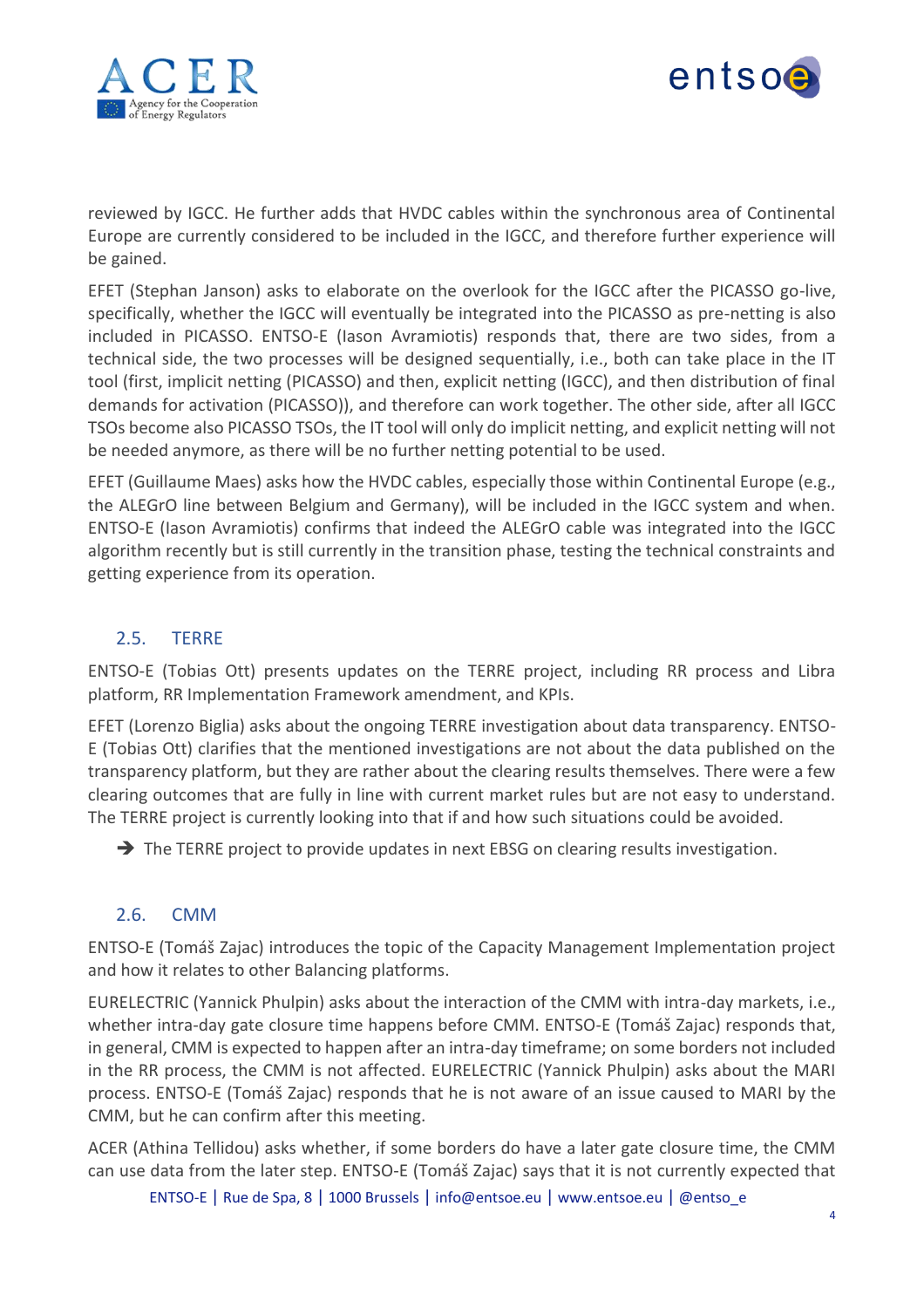



the data will be coming from the intra-day, but it can be investigated further. ACER (Athina Tellidou) notes that EB Regulation requires that the capacity available in the intra-day should be used.

EURELECTRIC (Yannick Phulpin) asks whether TSOs could make available their ATC for the exchange of balancing energy even if they are not participating in the concerned platform. ENTSO-E (Tomáš Zajac) notes that this is the point for discussion for the platforms (i.e., whether any additional borders should be included) because CMM only takes existing borders from the platforms and provides data to them.

ENTSO-E (Michèle Dion-Demaël) notes that it is not currently being considered and ATC will not be available if TSO is not participating in the respective platform (not foreseen in the IFs)

➔ ENTSO-E to clarify whether there are any issues caused to MARI by the CMM

## <span id="page-4-0"></span>**3. Other topics**

#### 3.1. Harmonisation of the CZC allocation methodologies

<span id="page-4-1"></span>ENTSO-E (Jerom De Haan) presents updates on the progress of the CZC allocation methodologies harmonisation, proposed draft table of contents and schedule of interactions with stakeholders.

EFET (Guillaume Maes) asks how these different methodologies are harmonised if in the proposed table of contents different titles of Art. 40, 41, and 42 are still included. ENTSO-E (Jerom De Haan) responds that the methodologies will be harmonised within a timeframe.

ACER (Athina Tellidou) notes that the public consultations currently ongoing for Baltic, Core and Hansa for Art. 41 and 42 methodologies. She adds that ACER invites stakeholders to review the ongoing consultations and let ACER know if there is any further room for harmonisation from their perspectives.

EURELECTRIC (Yannick Phulpin) notes that, based on the preliminary assessment of the presented materials, EURELECTRIC likes the proposed approach. He adds that, perhaps, a discussion is needed for a more theoretical discussion of the methodology and architecture of the proposed approach in the form of the workshop. ACER (Athina Tellidou) proposes that such a workshop could take place in September or December 2021 (depending on the progress of the discussions) and that either an update or a more in-depth discussion can be organised.

ACER (Athina Tellidou) further asks stakeholders to let ACER know if any additional meetings are needed for other topics to be discussed.

➔ Additional EBSG to be organised in October-November 2021

#### 3.2. DE-AT cooperation

<span id="page-4-2"></span>ENTSO-E (Axel Grüneberg) provides an overview of the German – Austria cooperation.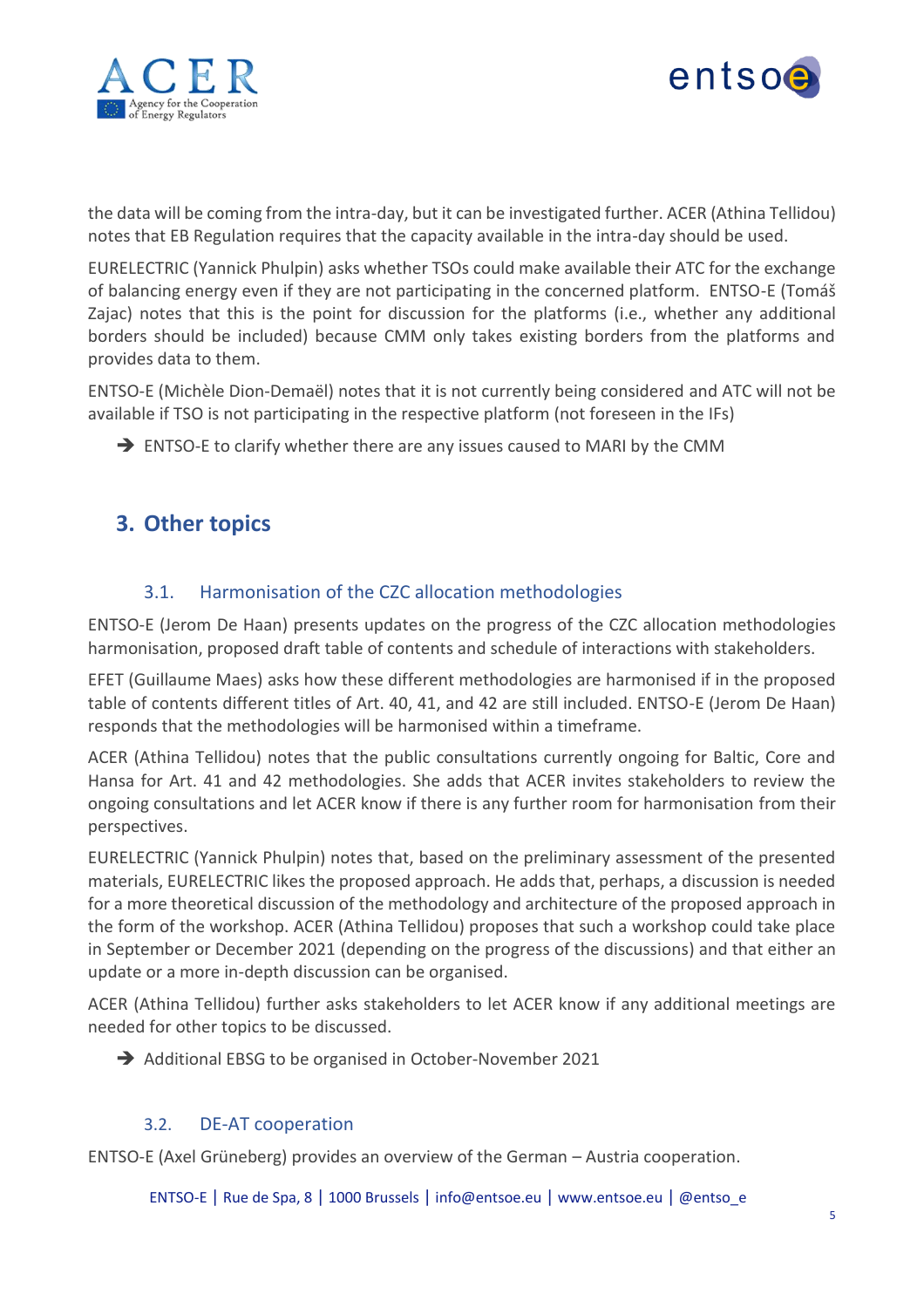



EURELECTRIC (Yannick Phulpin) asks whether, in the savings calculation, only Germany and Austria border losses are considered. ENTSO-E (Axel Grüneberg) confirms that only Germany – Austria border was considered.

EURELECTRIC (Yannick Phulpin) asks about the reserved cross-zonal capacity not being released for the day-ahead timeframe. ENTSO-E (Axel Grüneberg) confirms that the cross-zonal capacity is only released to the intra-day market (i.e., intra-day increase-decrease process) because of the potential impact on other processes. ACER (Athina Tellidou) adds that ACER is currently having similar discussions with flow-based experts to ensure that the process interacts properly with D-1 processes; consistency is essential, especially for the future market-based methodology.

ACER (Mathieu Fransen) asks about the timeframe for the process and inputs in the assessment. ENTSO-E (Axel Grüneberg) responds that the assessment is a monthly evaluation of the balancing capacity and energy, based on the probability assessment of the aFRR capacity; the mixed prices for aFRR and energy price from the energy market are used. He adds that the data used is historical bids from the previous month (i.e., for the May assessment, the data from March would be used). ACER (Mathieu Fransen) asks what data for weekly assessments are used. ENTSO-E (Axel Grüneberg) responds that the data from the four previous weeks.

EFET (Stephan Janson) asks what actual fraction of the 80 MW, reserved for cross-zonal capacity in advance, is used during the procurement. ENTSO-E (Axel Grüneberg) replies that 80 MW reserved was mainly ultimately used at all times, with several exceptions, in the direction to Austria from Germany (i.e., aFRR was activated for Austria). He adds that there are fewer situations when Germany procures from Austria because energy prices in Germany are lower than in Austria. ENTSO-E (Axel Grüneberg) further adds that 80 MW were also used for activation of balancing energy.

EFET (Stephan Janson) further asks to clarify whether the balancing capacity forecast was correct (i.e., if forecasted 80 MW was always used). ENTSO-E (Axel Grüneberg) clarifies that, after the forecast, the common merit order list is used. It is always the case that German bids are activated first; in 99% of cases last year, 80 MW was used entirely, with the minimum usage was 67 MW. ENTSO-E (Axel Grüneberg) concludes that generally, the forecast was correct.

EFET (Guillaume Maes) asks how the current approach works with flow-based allocation of crossborder capacity as balancing capacity is not balancing energy, so the impact on the flows is uncertain. ENTSO-E (Axel Grüneberg) responds that currently, the forecasted capacity from the weekly re-evaluation is not taken into account in the flow-based margin. He adds that so far, no operational issues or significant impacts on the flow occurred.

#### 3.3. Nordic Cooperation

<span id="page-5-0"></span>ENTSO-E (Line Kamp Bräuner) provides an overview of the Nordic Cooperation.

EURELECTRIC (Yannick Phulpin) asks whether there are specific considerations for day-ahead prices during special conditions, e.g., system scarcity or holidays. ENTSO-E (Line Kamp Bräuner) notes that forecasting has been improved by taking special conditions days into consideration. She notes that a forecasting assessment has been conducted, and the results will be public on the Nordic website.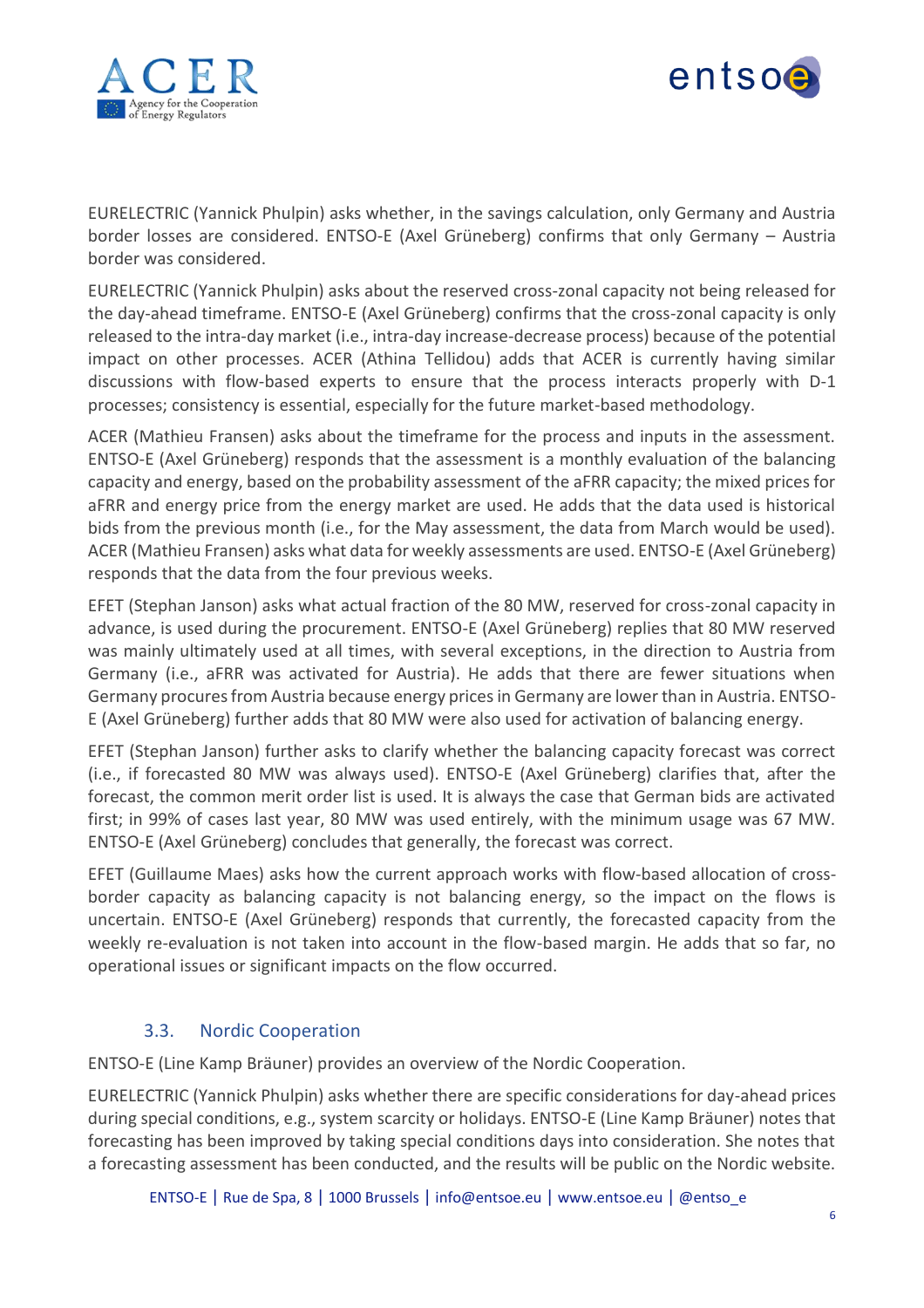



ENTSO-E (Line Kamp Bräuner) further adds that the forecasting mark-ups will also be evaluated periodically for accuracy.

EURELECTRIC (Yannick Phulpin) asks about mark-up transparency. ENTSO-E (Line Kamp Bräuner) responds that it will be completely transparent and published every day. EURELECTRIC (Yannick Phulpin) asks to clarify whether the mark-ups will be published every day before market clearing. ENTSO-E (Line Kamp Bräuner) responds that not before market clearing but together with crosszonal capacities, but because the methodology for mark-up is known for market participants, they can calculate it themselves.

ACER (Athina Tellidou) notes that ACER supports maximum transparency and allowing market participants to calculate the mark-ups themselves.

#### 3.4. Discussion and Q&A

<span id="page-6-0"></span>ENTSO-E (Kristine Marcina) invites attendees to ask any other outstanding questions they may have.

EFET (Stephan Janson) asks TSOs about national implementations of the harmonised imbalance settlement methodology and the degree of diversity in the different national schemes. ACER (Athina Tellidou) notes that national implementations are being monitored from the regulatory authorities' side and all harmonisation assessment is already part of the ENTSO-E's Market Report.

ENTSO-E (Michèle Dion-Demaël) notes that in the following Market Report 2021, which is due to be published in June 2021, there will be an overview of how each TSO implements methodologies; in addition, next year in Balancing Report 2022 and after platforms go-live dates, there will also be further details. ACER (Athina Tellidou) clarifies that additional analysis after platforms go-live dates will concern future harmonisation requirements.

ACER (Athina Tellidou) further notes that what has been achieved on harmonisation so far and the next steps can be followed up in the next EBSG meeting. ENTSO-E (Michèle Dion-Demaël) reflects that it may be difficult to discuss this in the EBSG because those are national implementations, so only factual presentation in the EBSG can be provided about how TSOs chose to implement methodologies.

EFET (Stephan Janson) asks about the harmonised imbalance settlement methodology at national levels and whether oversight discussions are late already. ENTSO-E (Michèle Dion-Demaël) notes that discussions at the European level have taken place already, and currently, there is no other work ongoing on further harmonisation. ACER (Mathieu Fransen) clarifies that stakeholders ask for an overview of the harmonisation activities taking place at the national levels. ENTSO-E (Michèle Dion-Demaël) responds that the update on the imbalance settlement harmonisation will be published in the Market Report 2021.

ACER (Athina Tellidou) summarises that the topics that need to be followed up on are: 1) the clarity and transparency of the published data (e.g., on the Transparency Platform) with a clear view on the price formation; 2) accession roadmaps need to include not only derogations but also the clear reasons for derogations; and 3) further discussions are needed on the future interactions between